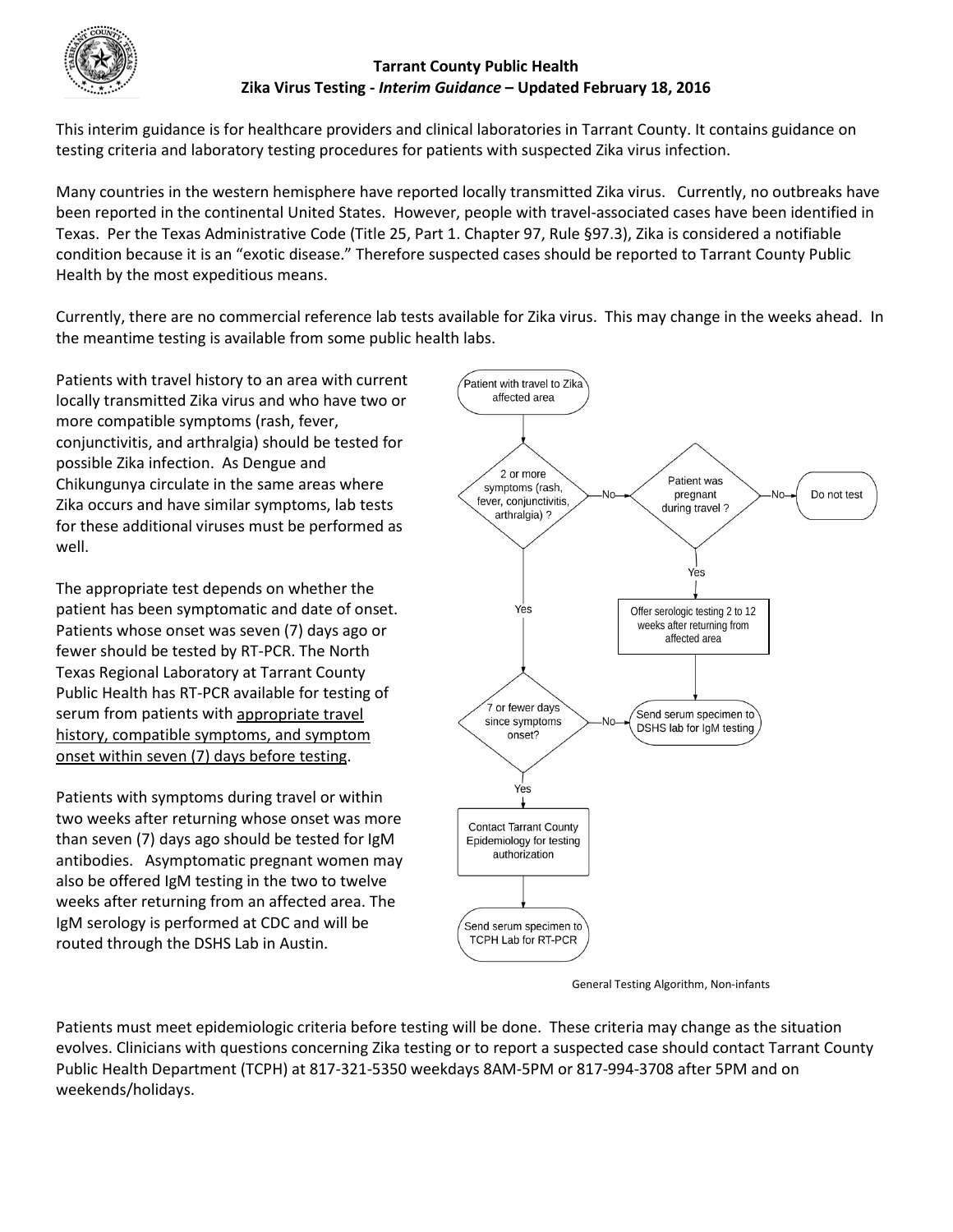# **Testing Criteria**

- Any pat[i](#page-2-0)ent (including pregnant women<sup>i</sup>) with two or more of the following symptoms: acute onset of fever, rash, arthralgia, or conjunctivitis, compatible with Zika virus infection **occurring within two weeks of travel to an [affected country.](http://www.cdc.gov/zika/geo/)** A current list of affected countries may be found at this CDC web page [http://www.cdc.gov/zika/geo/.](http://www.cdc.gov/zika/geo/)
- Any patient with symptoms of Guillain-Barre syndrome (GBS) occurring within 1 month of travel to a Zikaaffected country.
- An asymptomatic pregnant woman with recent travel to an area with ongoing local transmission of Zika virus may be tested for IgM antibody from 2 - 12 weeks after returning from an affected country<sup>i</sup>.
- Infants born to women with a positive or inconclusive test result for Zika virus infection.<sup>[ii](#page-2-1)</sup>
- Infants with microcephaly or intracranial calcifications born to women who traveled to a Zika-affected country while pregnant."
- Zika virus testing for a patient with a clinically-compatible illness who does not meet the above testing criteria, but for whom an alternate mode of transmission is plausible, e.g., sexual or blood-borne exposure should be discussed with the TCPH's Epidemiology division on a case-by-case basis.<sup>[iii](#page-2-2)</sup>

## **Tests to Request**

- Zika, Chikungunya and Dengue viruses are co-circulating in many countries. The CDC recommends diagnostic testing for dengue and chikungunya be requested in patients with possible Zika virus infection with a history of travel in the 2 weeks prior to onset to an area with ongoing transmission of these viruses.<sup>17</sup>
- For patients whose onset of symptoms occurred seven (7) or fewer days before collection, order RT-PCR for Dengue, Chikungunya, and Zika. For the TCPH lab forms to submit samples for RT-PCR, contact the TCPH Epidemiology Division.
- For patients whose onset was eight (8) or more days previous, order IgM serology for Dengue, Chikungunya and Zika. For DSHS lab forms to submit samples for serology, see the "Specimen Shipping" section below.

## **Specimen Collection Information**

- Collect at least 5.0ml of blood either in a red top collection tube or a serum separator tube (e.g. SST, gold top, or tiger top) and centrifuge within 2 hours of collection to separate the serum from the red blood cells. Transfer the serum into a serum transport tube with a screw-on cap.
- Ensure a minimum of 2.0ml of **serum** is obtained; whole blood will not be accepted.

#### *Other Specimen types:*

Submission of specimens other than serum, e.g., semen, amniotic fluid, and cerebrospinal fluid (CSF) should be discussed with TCPH's Epidemiology staff for guidance on processing, storage, and handling.

#### **Specimen Handling**

- All tubes must be labeled with the following information: patient name, date of birth, date AND time of collection, type of specimen being submitted.
- Specimens should be double-bagged in a biohazard bag
- For specimens destined for Tarrant County Public Health's North Texas Regional Laboratory, please refer to the attached guidance titled ["Zika Virus Specimen Submission Instructions.](http://access.tarrantcounty.com/content/dam/main/public-health/PH%20DOCUMENTS/Epi/Zika%20Virus/Zika_Virus_Specimen_Submission_Instructions_021616.pdf)"
- Specimens destined for the DSHS lab in Austin must be accompanied by a completed printed copy of the attached *[Zika Virus Disease Case Investigation Form](http://www.dshs.state.tx.us/region2-3/programs/commprep/Zika-Virus-Clinical-Questionnaire_CDC.pdf)* [\(http://www.dshs.state.tx.us/region2-](http://www.dshs.state.tx.us/region2-3/programs/commprep/Zika-Virus-Clinical-Questionnaire_CDC.pdf) [3/programs/commprep/Zika-Virus-Clinical-Questionnaire\\_CDC.pdf\)](http://www.dshs.state.tx.us/region2-3/programs/commprep/Zika-Virus-Clinical-Questionnaire_CDC.pdf) placed in the outer pouch of the biohazard envelope.
- Specimens that are shipped the same day of collection and will arrive at the lab within 48 hours of collection can be stored at 4°C. Specimens expected to arrive more than 48 hours after collection should be frozen and stored at -20 $^{\circ}$ C.